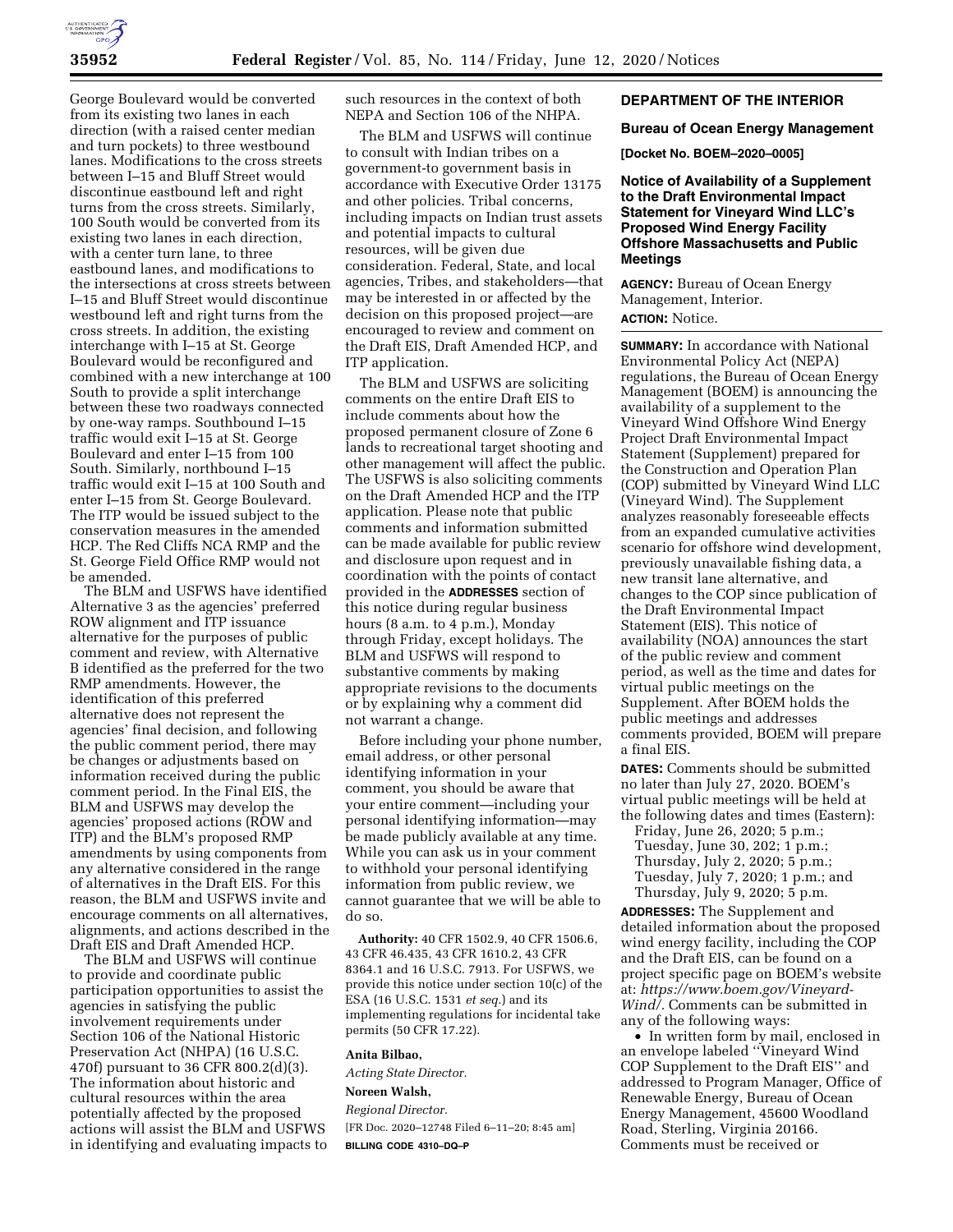postmarked no later than July 27, 2020; or

• Through the regulations.gov web portal: Navigate to *htttp:// [www.regulations.gov](http://www.regulations.gov)* and search for Docket No. BOEM–2020–0005. Click on the ''Comment Now!'' button to the right of the document link. Enter your information and comment, then click ''Submit.''

**FOR FURTHER INFORMATION CONTACT:** For information on the EIS or BOEM's policies associated with this notice, please contact: Michelle Morin, BOEM Office of Renewable Energy Programs, 45600 Woodland Road, Sterling, Virginia 20166, (703) 787–1722 or *[michelle.morin@boem.gov.](mailto:michelle.morin@boem.gov)* 

**SUPPLEMENTARY INFORMATION:** BOEM is announcing the availability of a supplement to the Vineyard Wind Offshore Wind Energy Project Draft Environmental Impact Statement (Supplement) prepared COP submitted by Vineyard Wind, in accordance with NEPA regulations, 40 CFR parts 1500– 1508.

Details about the live virtual public meetings, including a virtual meeting room web page, can be found at: *[https://](https://www.boem.gov/Vineyard-Wind/) [www.boem.gov/Vineyard-Wind/.](https://www.boem.gov/Vineyard-Wind/)* BOEM will provide call-in information for participants both with and without internet access when they register as well as on the website. Registration for online or phone-in participation in any of the virtual public meetings may be completed here: *[https://www.boem.gov/](https://www.boem.gov/Vineyard-Wind-SEIS-Virtual-Meeting) [Vineyard-Wind-SEIS-Virtual-Meeting](https://www.boem.gov/Vineyard-Wind-SEIS-Virtual-Meeting)* or by calling (847) 258–8992. If you require a paper copy of the public meeting materials, please call the number above and BOEM will provide this information upon request, as long as copies are available. The virtual meeting room web page will be available throughout the 45-day comment period and will include fact sheets, posters, prerecorded presentations, and the opportunity to submit questions and comments to BOEM. Early submission of questions is encouraged so that BOEM may incorporate them into frequently asked questions on the web page and the public meetings, where practicable.

Each live virtual public meeting will begin with a presentation by BOEM and be recorded and posted on the website listed above. All comments received during the meeting will be part of the public record. After the presentation, attendees will have the opportunity to provide comments/statements and ask questions. BOEM will answer questions throughout the meeting.

The queue for stakeholder comments and oral testimony will begin with

participants who indicated in their registration that they plan to provide oral testimony and will subsequently be opened to other participants. This process will be managed by an online or phone operator and each participant will have five minutes to give testimony. Any participant who wishes to provide longer than five minutes of testimony is encouraged to do so as a written comment.

*Proposed Action:* Vineyard Wind seeks to construct, operate, maintain, and eventually decommission an 800 megawatt wind energy facility on the Outer Continental Shelf offshore Massachusetts (the ''Project''). The Project and associated export cables would be developed within the range of design parameters outlined in the Vineyard Wind COP, subject to applicable mitigation measures. The COP proposes installing up to 100 wind turbine generators and one or two offshore substations or electrical service platforms. As currently proposed, the Project would be located approximately 14 statute miles from the southeast corner of Martha's Vineyard and a similar distance from the southwest side of Nantucket. The turbines would be located in water depths ranging from approximately 37 to 49 meters (121 to 161 feet). The COP proposes one export cable landfall near the town of Barnstable, Massachusetts. Onshore construction and staging are proposed to take place at the New Bedford Marine Commerce Terminal facility.

The Supplement analyzes reasonably foreseeable effects from an expanded cumulative activities scenario for offshore wind development, previously unavailable fishing data, a new transit lane alternative, and changes to the COP since publication of the Draft EIS. The Supplement reviews resource-specific baseline conditions, considers future offshore wind activities, and, using the methodology and assumptions outlined in the document, assesses cumulative impacts that could result from the incremental impact of the proposed action and action alternatives as defined in the Draft EIS when combined with past, present, or reasonably foreseeable activities, including other future offshore wind activities.

*Alternatives:* BOEM considered 15 alternatives during the preparation of the Draft EIS and carried forward six for further analysis. These alternatives included five action alternatives (one of which has two sub-alternatives) and the No Action Alternative. This Supplement addresses these five alternatives and an additional Vessel Transit Lane Alternative. There are 13 alternatives in the Supplement that were not further

analyzed because they did not meet the purpose and need for the proposed action or did not meet screening criteria. Nine of these alternatives were in the DEIS and an additional 4 alternatives were a result of input received during the DEIS comment period. The screening criteria used included consistency with law and regulations; operational, technical, and economic feasibility; environmental impact; and geographical considerations.

*Availability of the Supplement:* The Supplement, Vineyard Wind COP, updated visual simulations, and associated information are available on BOEM's website at: *[https://](https://www.boem.gov/Vineyard-Wind/) [www.boem.gov/Vineyard-Wind/.](https://www.boem.gov/Vineyard-Wind/)* BOEM distributed digital copies of the Draft EIS to all parties listed in Appendix F of the Supplement, which includes the location of all libraries receiving a copy. If you require a paper copy, BOEM will provide one upon request, as long as copies are available. You may request a DVD or paper copy of the Supplement by calling (847) 258–8992.

*Cooperating Agencies:* Nine agencies or governmental entities have participated as cooperating agencies in preparing the EIS: The Bureau of Safety and Environmental Enforcement; the U.S. Environmental Protection Agency; the National Oceanic and Atmospheric Administration; the U.S. Army Corps of Engineers; the U.S. Coast Guard; the Massachusetts Office of Coastal Zone Management; the Rhode Island Department of Environmental Management; the Rhode Island Coastal Resource Management Council; and the Narragansett Indian Tribe.

BOEM does not consider anonymous comments. Please include your name and address as part of your submittal. BOEM makes all comments, including the name and addresses of respondents, available for public review during regular business hours. Individual respondents may request that BOEM withhold their names or addresses from the public record; however, BOEM cannot guarantee that it will be able to do so. If you wish your name or address to be withheld, you must state your preference prominently at the beginning of your comment. All submissions from organizations or businesses and from individuals identifying themselves as representatives or officials of organizations or businesses will be made available for public inspection in their entirety.

**Authority:** This NOA was prepared under NEPA, as amended (42 U.S.C. 4231 *et seq.*),